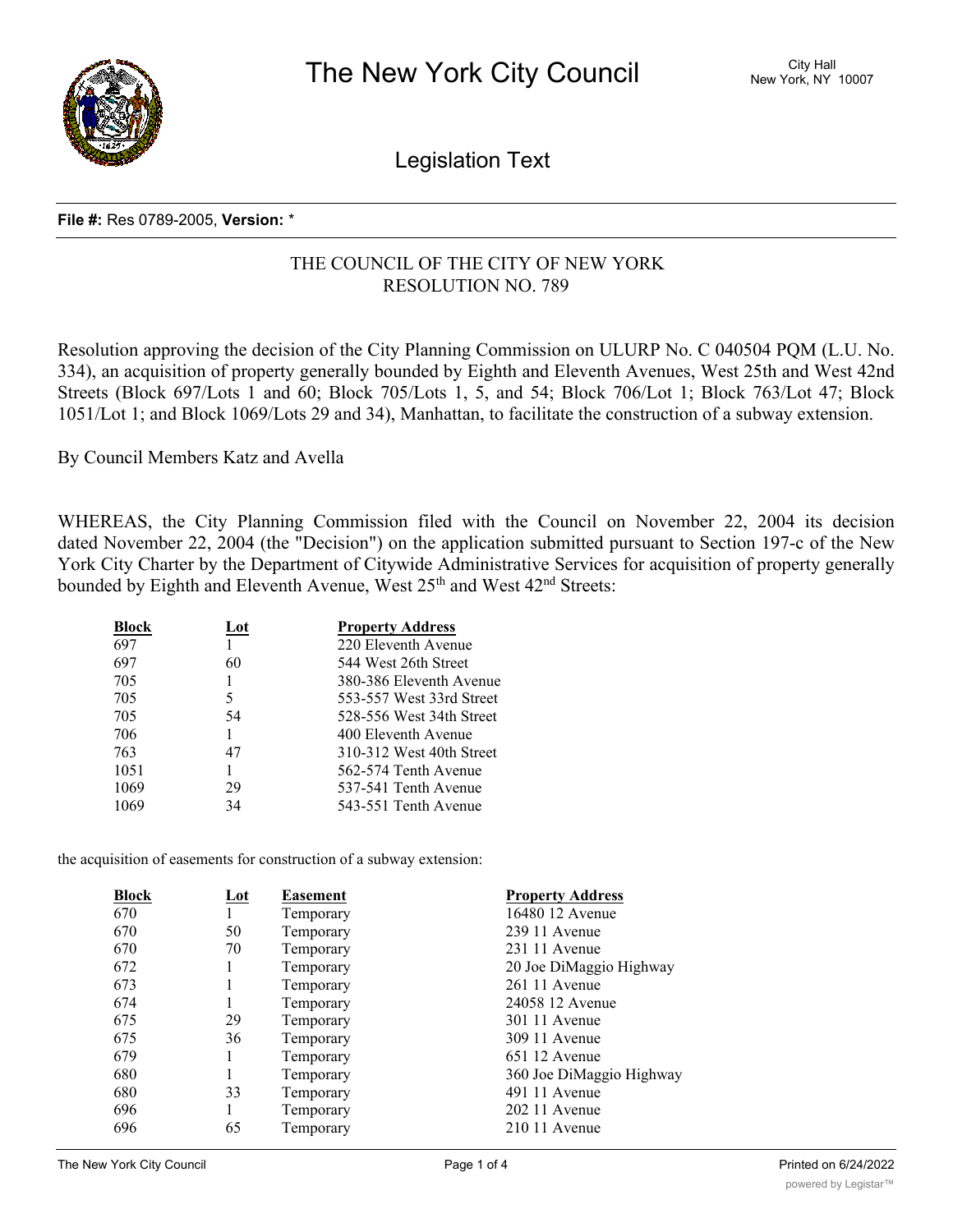### **File #:** Res 0789-2005, **Version:** \*

| 698          | 1                  | Temporary                                  | 244 11 Avenue                       |
|--------------|--------------------|--------------------------------------------|-------------------------------------|
| 699          | 1                  | Temporary                                  | 262 11 Avenue                       |
| 700          | $\mathbf{1}$       | Temporary                                  | 282 11 Avenue                       |
| 701          | $\mathbf{1}$       | Temporary                                  | 302 11 Avenue                       |
| 701          | 68                 | Temporary                                  | 314 11 Avenue                       |
| 701          | 70                 | Temporary                                  | 312 11 Avenue                       |
| 707          | $\mathbf{1}$       | Temporary/Permanent                        | 418 11 Avenue                       |
| 708          | $\mathbf{1}$       | Temporary                                  | 438 11 Avenue                       |
| 708          | 65                 | Temporary                                  | 450 11 Avenue                       |
| 709          | $\mathbf{1}$       | Temporary                                  | 456 11 Avenue                       |
| 709          | $\overline{2}$     | Temporary                                  | 460 11 Avenue                       |
| 709          | 3                  | Temporary                                  | 462 11 Avenue                       |
| 709          | 68                 | Temporary                                  | 470 11 Avenue                       |
| 709          | 70                 | Temporary                                  | 466 11 Avenue                       |
| 709          | 71                 | Temporary                                  | 464 11 Avenue                       |
| 710          | 1                  | Temporary                                  | 476 11 Avenue                       |
| 711          | 1                  | Temporary/Permanent                        | 11 Avenue                           |
| 1012         | 1                  | Temporary                                  | 620 8 Avenue                        |
| 1013         | 1                  | Temporary                                  | 640 8 Avenue                        |
|              |                    |                                            |                                     |
| <b>Block</b> | $Let$              | <b>Easement</b>                            | <b>Property Address</b>             |
| 1013         | 12                 | Temporary                                  | 241 West 41 St.                     |
| 1032         | $\mathbf{1}$       | Temporary                                  | 566 9 Avenue                        |
| 1032         | 5                  | Temporary                                  | 351 West 41 St.                     |
| 1032         | 7                  | Temporary                                  | 347 West 41 St.                     |
| 1032         | 29                 | Temporary/Permanent                        | 641 8 Avenue                        |
| 1032         | 48                 | Temporary                                  | 330 West 42 St.                     |
| 1032         | 54                 | Temporary                                  | 338 West 42 St.                     |
| 1032         | 101                | Temporary                                  | 355 West 41 St.                     |
| 1050         | $\mathbf{1}$<br>6  | Temporary                                  | 538 10 Avenue<br>455 West 40 St.    |
| 1050         |                    | Temporary                                  | 441 West 40 St.                     |
| 1050<br>1050 | 13<br>49           | Temporary/Permanent<br>Temporary/Permanent | 440 West 41 St.                     |
| 1050         | 61                 | Temporary                                  | 554 10 Avenue                       |
| 1050         | 158                | Temporary                                  | 454 West 41 St.                     |
| 1051         | 8                  | Temporary/Permanent                        | Street/ Sidewalk                    |
| 1051         |                    | Permanent                                  | Street/ Sidewalk/ Dyer Ave          |
|              | 16<br>$\mathbf{1}$ |                                            |                                     |
| 1069<br>1069 | 24                 | Temporary/Permanent<br>Temporary/Permanent | 514 11 Avenue<br>503 West 40 St.    |
| 1069         | 43                 |                                            | West 41 Street                      |
| 1069         | 136                | Temporary/Permanent<br>Temporary/Permanent | 502 West 41 Street                  |
| 1070         |                    |                                            |                                     |
|              |                    |                                            |                                     |
|              | 5                  | Temporary                                  | 521 West 41 Street                  |
| 1070<br>1070 | 20<br>29           | Temporary<br>Temporary/Permanent           | 515 West 41 Street<br>557 10 Avenue |

Community Boards 4 and 5, Borough of Manhattan (the "Site"), to facilitate the construction of a subway extension (ULURP No. C 040504 PQM) (the "Application");

WHEREAS, the Application is related to Applications Numbers C 040499 (A) ZMM (L.U. No. 323), an amendment to the Zoning Map; N 040500 (A) ZRM (L.U. No. 324), an amendment to the text of the Zoning Resolution; C 040501 PCM (L.U. No. 325), site selection and acquisition of property for use as a sanitation garage and tow pound facility; C 040502 PCM (L.U. No. 326), site selection and acquisition of property for use as a public parking garage; C 040503 PQM (L.U. No. 327), acquisition of aerial easements for a pedestrian bridge; C 040505 PQM (L.U. No. 335), an acquisition of property; C040506 PPM (L.U. No.328), disposition of thirty-six city-owned properties; C 040507 MMM (L.U. No. 329), an amendment to the City Map involving the establishment and the elimination, discontinuance and closing of streets; C 040508 MMM (L.U. No. 336), amendment to the City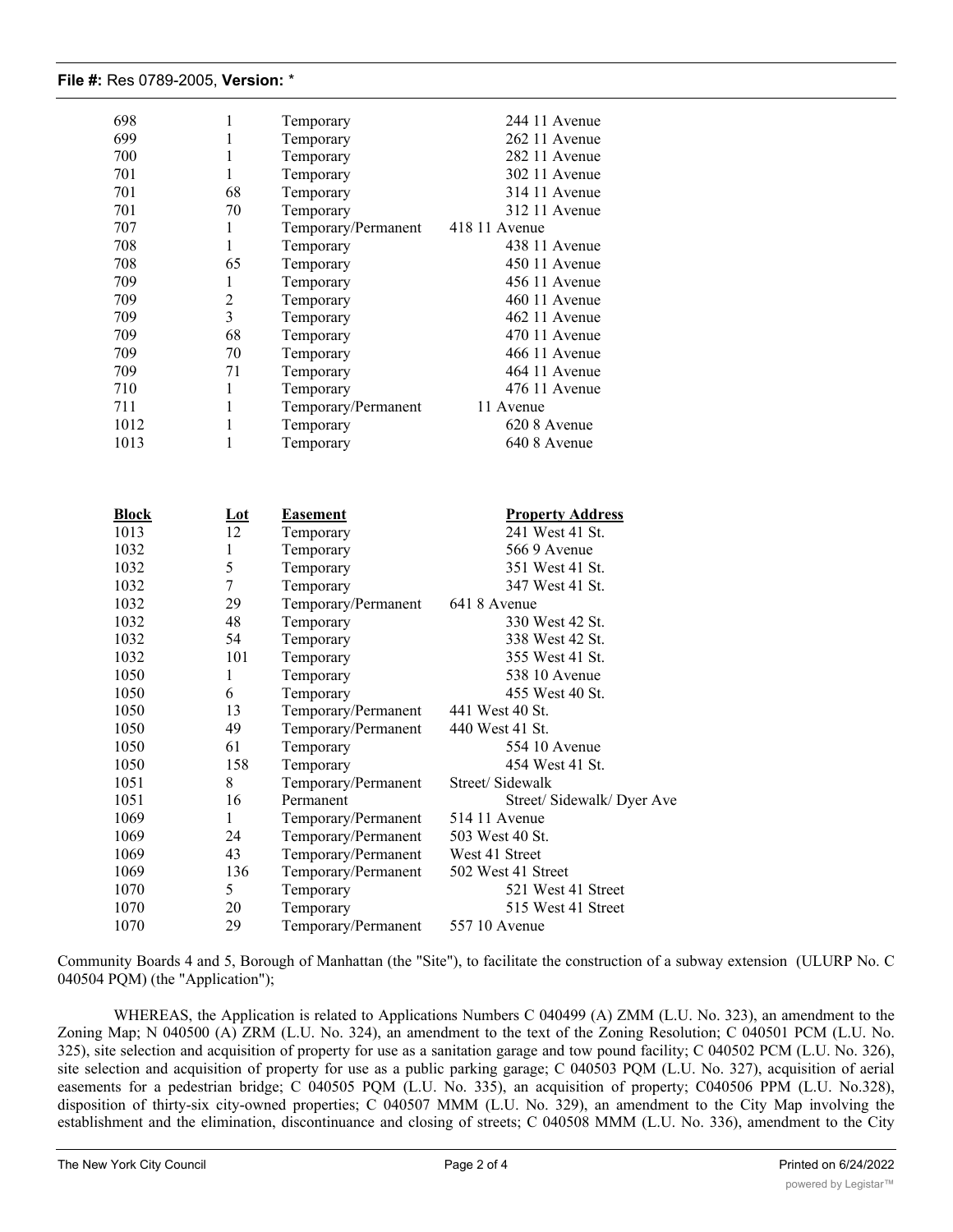### **File #:** Res 0789-2005, **Version:** \*

Map establishing a park; and 20055114 TAM (L.U. No. 357), proposed transfer of real property for construction of a subway extension;

WHEREAS, the Decision is subject to review and action by the Council pursuant to Section 197-d(b)(2) and (3) of the City Charter;

WHEREAS, upon due notice, the Council held a public hearing on the Decision and Application on December 13, 2004; and

WHEREAS, the Council has considered the land use implications and other policy issues relating to the Decision and Application;

WHEREAS, the Council has considered the relevant environmental issues and the Final Generic Environmental Impact Statement ("FGEIS") (CEQR No. 03DCP031M);

A positive declaration was issued on April 21, 2003 and distributed, published and filed, and the applicant was asked to prepare or have prepared a Draft Generic Environmental Impact Statement ("DGEIS"). A public meeting for the Draft Scope of Work for the DGEIS was held on June 6, 2003 and the Final Scope of Work for the DGEIS was issued on May 28, 2004;

The co-lead agencies prepared a DGEIS and a Notice of Completion for the DGEIS was issued on June 21, 2004. Pursuant to the SEQRA regulations and CEQR procedures, a joint public hearing was held on the DGEIS on September 23, 2004 in conjunction with the public hearing on this application (N 040500 (A) ZRM) and related items (C 040499 (A) ZMM, N 040500 ZRM, C 040501 PCM, C 040502 PCM, C 040503 PQM, C 040504 PQM, C 040505 PQM, C 040506 PPM, C 040507 MMM, C 040508 MMM); and

WHEREAS, a Final Generic Environmental Impact Statement ("FGEIS") was completed and Notices of Completion for the FGEIS were issued by the co-lead agencies on November 8, 2004.

WHEREAS, the FGEIS identified significant adverse impacts and proposed mitigation measures that are summarized in the Co-Lead Agency Findings Statement set forth in Exhibit A to the Reports of the City Planning Commission approving said application and such summary is incorporated by reference herein; and

WHEREAS, modifications of the applications adopted by the City Planning Commission in the form of changes to ULURP Applications Nos. N 040500 (A) ZRM and C 040507 MMM were considered in a Technical Memorandum of the Co-Lead Agencies, dated November 17, 2004; and

WHEREAS, modifications of ULURP Applications Nos. C 040499 (A) ZMM and N 040500 (A) ZRM adopted by the City Council are considered in a Technical Memorandum of the Co-Lead Agencies, dated January 14, 2005;

Now, therefore be it

#### RESOLVED:

Having considered the FGEIS, with respect to the Application, the Council finds that:

- (1) The FGEIS meets the requirements of 6 N.Y.C.R.R. Part 617;
- (2) Consistent with the social, economic and other essential considerations, from among the reasonable alternatives thereto, the actions to be approved are ones which minimize or avoid adverse environmental impacts to the maximum extent practicable; and
- (2) The adverse environmental impacts revealed in the FGEIS will be minimized or avoided to the maximum extent practicable by incorporating as conditions to the approval those mitigative measures that were identified as practicable;